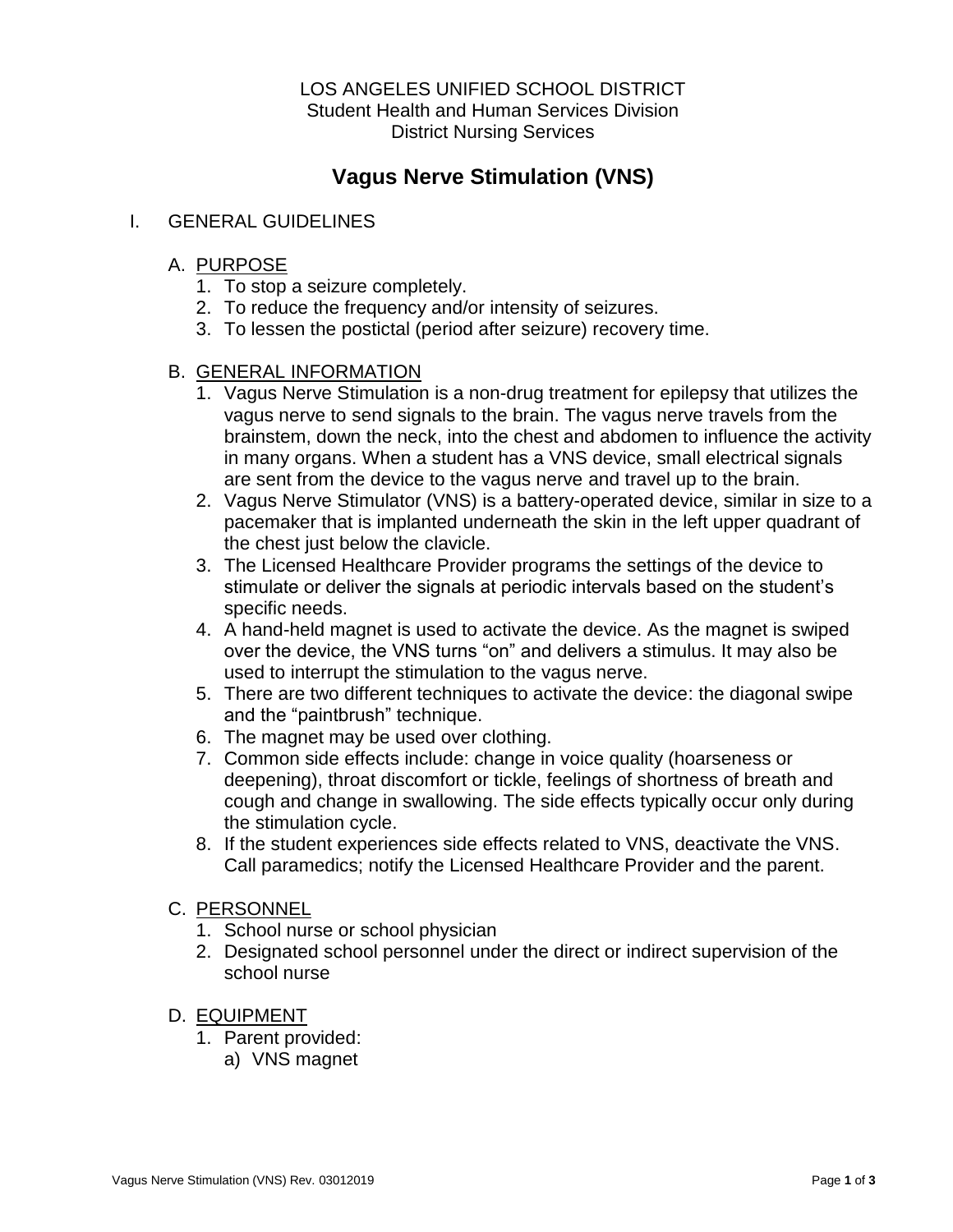# II. PROCEDURE

| <b>ESSENTIAL STEPS</b> |                                                                                                                                                                                                                                                                                                                      | <b>KEY POINTS AND PRECAUTIONS</b>                                                                                                                                                            |
|------------------------|----------------------------------------------------------------------------------------------------------------------------------------------------------------------------------------------------------------------------------------------------------------------------------------------------------------------|----------------------------------------------------------------------------------------------------------------------------------------------------------------------------------------------|
| 1.                     | Observe student for seizure activity.                                                                                                                                                                                                                                                                                | Provide first aid measures.                                                                                                                                                                  |
| 2.                     | Determine if VNS needs to be<br>activated.                                                                                                                                                                                                                                                                           | An extra burst of stimulation can be initiated<br>using the magnet at the beginning of the<br>seizure, during a seizure, or if the student has<br>the sensation of an aura before a seizure. |
| 3.                     | Explain procedure to the student.                                                                                                                                                                                                                                                                                    | Minimizes anxiety.                                                                                                                                                                           |
| 4.                     | Have magnet ready.                                                                                                                                                                                                                                                                                                   | Magnet needs to be available at all times. It<br>can be kept handy as a wrist pouch, waist<br>pouch or in a book bag.                                                                        |
| 5.                     | Palpate the chest area where the VNS<br>implant is located.                                                                                                                                                                                                                                                          | Ensures proper placement of the VNS<br>magnet.                                                                                                                                               |
| 6.                     | Place the magnet in direct contact with<br>the VNS implant. Magnet should be in<br>direct contact with the skin or over light<br>clothing.                                                                                                                                                                           | Ensures proper placement of the magnet over<br>the VNS implant.                                                                                                                              |
| 7 <sub>1</sub><br>7.   | A. Swipe the magnet over the VNS<br>implant from center chest to the left<br>armpit for 1-3 seconds. (Count I, one<br>thousand, 2 one thousand, 3 one<br>thousand). OR<br>B. The magnet is swiped slowly over 3<br>seconds in a paintbrush technique of<br>down and up from the left clavicle to the<br>left armpit. | This will deliver an extra burst of stimulation<br>which is stronger and lasts longer for 60<br>seconds.                                                                                     |
| 8.                     | After 1-3 seconds have passed,<br>remove the magnet from the VNS.                                                                                                                                                                                                                                                    | This causes the VNS to cycle on, thereby<br>reducing length of seizure.                                                                                                                      |
| 9.                     | You may swipe the magnet 2-3 times<br>during a seizure.                                                                                                                                                                                                                                                              | Wait 60 seconds between each swipe.                                                                                                                                                          |
| 10.                    | If the seizure stops, observe the<br>student's response to the procedure,<br>monitor for sleepiness or lethargy and<br>allow to rest.                                                                                                                                                                                | Other side effects: tingling in the neck and<br>changes in voice, breathing and swallowing.<br>Notify parent and school nurse for any unusual<br>occurrences with protocol.                  |